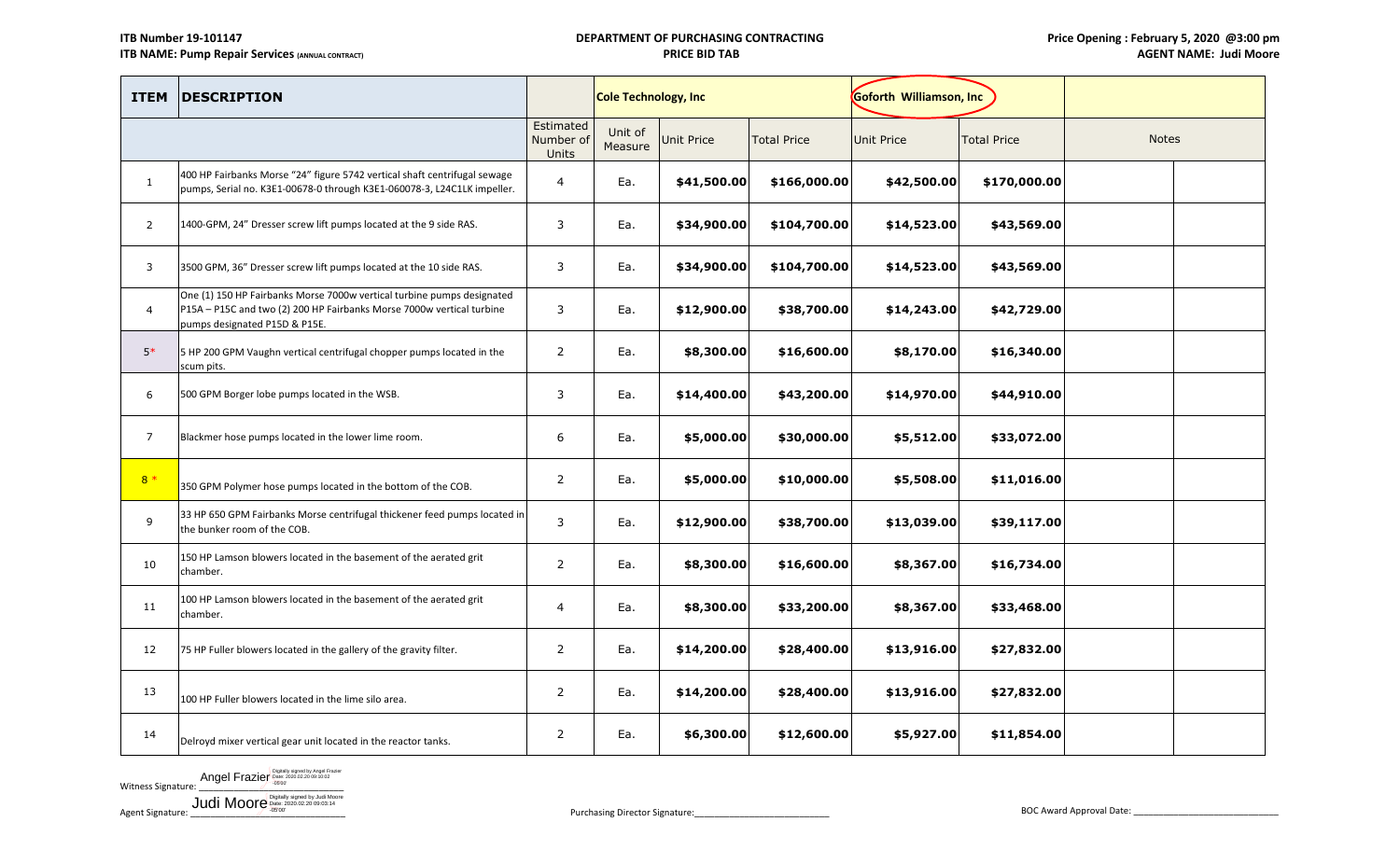| <b>ITEM</b> | <b>DESCRIPTION</b>                                                                                  |                                        | <b>Cole Technology, Inc</b> |             |                    | Goforth Williamson, Inc |                    |              |  |  |
|-------------|-----------------------------------------------------------------------------------------------------|----------------------------------------|-----------------------------|-------------|--------------------|-------------------------|--------------------|--------------|--|--|
|             |                                                                                                     | Estimated<br>Number of<br><b>Units</b> | Unit of<br>Measure          | Unit Price  | <b>Total Price</b> | <b>Unit Price</b>       | <b>Total Price</b> | <b>Notes</b> |  |  |
| 15          | Invent mixer vertical gear unit located in the mixing tank T-23.                                    | $\mathbf{1}$                           | Ea.                         | \$13,300.00 | \$13,300.00        | \$9,000.00              | \$9,000.00         |              |  |  |
| 16          | Invent mixer vertical gear unit located in the mixing tank T-26.                                    | $\mathbf{1}$                           | Ea.                         | \$13,300.00 | \$13,300.00        | \$9,000.00              | \$9,000.00         |              |  |  |
| $17*$       | Nord mixer vertical gear unit located in the lime slurry tanks.                                     | $\overline{2}$                         | Ea.                         | \$13,300.00 | \$26,600.00        | \$9,000.00              | \$18,000.00        |              |  |  |
|             | LOWER CROOKED CREEK PUMP STATIONS                                                                   |                                        |                             |             |                    |                         |                    |              |  |  |
| 18          | Worthington Model 12 MNV24 vertical shaft centrifugal sewage pumps;<br>Level 1 - Basic Repair.      | 11                                     | Ea.                         | \$16,500.00 | \$181,500.00       | \$16,850.00             | \$185,350.00       |              |  |  |
| 19          | Worthington Model 12 MNV24 vertical shaft centrifugal sewage pumps;<br>Level 2 - Extended Repair.   | 11                                     | Ea.                         | \$18,400.00 | \$202,400.00       | \$22,483.00             | \$247,313.00       |              |  |  |
| 20          | Worthington Model 12 MNV24 vertical shaft centrifugal sewage pumps;<br>Level 3 - Complete Overhaul. | 11                                     | Ea.                         | \$40,700.00 | \$447,700.00       | \$32,452.00             | \$356,972.00       |              |  |  |
| 21          | Worthington Model 12 MNV24 vertical shaft centrifugal sewage pumps;<br>OEM "Casing" for one pump.   | 11                                     | Ea.                         | \$15,400.00 | \$169,400.00       | \$15,375.00             | \$169,125.00       |              |  |  |
| 22          | Worthington Model 12 MNV24 vertical shaft centrifugal sewage pumps;<br>OEM "Impeller" for one pump. | 11                                     | Ea.                         | \$11,200.00 | \$123,200.00       | \$12,115.00             | \$133,265.00       |              |  |  |
|             | HONEY CREEK PUMP STATION                                                                            |                                        |                             |             |                    |                         |                    |              |  |  |
| 23          | 125 HP Paco non-clog horizontal centrifugal sewage pumps.                                           | 3                                      | Ea.                         | \$11,300.00 | \$33,900.00        | \$11,000.00             | \$33,000.00        |              |  |  |
|             | POLE BRIDGE FACILITY                                                                                |                                        |                             |             |                    |                         |                    |              |  |  |
| 24          | 150 HP Goulds Model ECD16X18-26 vertical shaft centrifugal sewage pumps I                           | 3                                      | Ea.                         | \$25,500.00 | \$76,500.00        | \$26,517.00             | \$79,551.00        |              |  |  |
| 25          | [150 HP Goulds Model ECD 20X24-32, Serial No. PM35150-51 located in the IPS                         | $\overline{2}$                         | Ea.                         | \$28,400.00 | \$56,800.00        | \$28,075.00             | \$56,150.00        |              |  |  |
| 26          | B HP WEMCO hidrostal pumps, Model D3K-M-DOSM, located at the RAS/WAS                                | 4                                      | Ea.                         | \$4,100.00  | \$16,400.00        | \$4,050.00              | \$16,200.00        |              |  |  |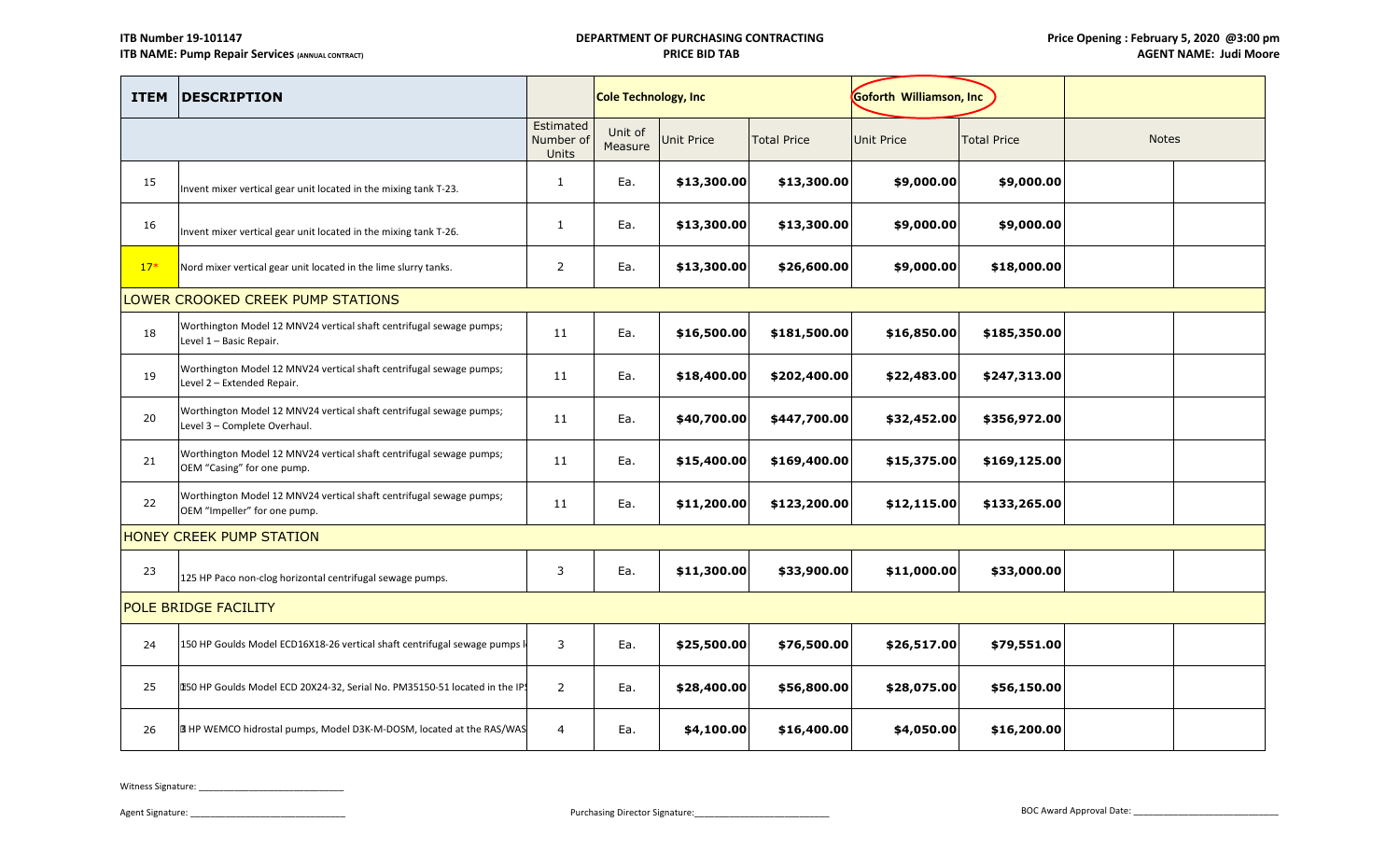## **DEPARTMENT OF PURCHASING CONTRACTING PRICE BID TAB**

| <b>ITEM</b> | <b>DESCRIPTION</b>                                                                         |                                 | Cole Technology, Inc |             |                    | Goforth Williamson, Inc |                    |       |  |
|-------------|--------------------------------------------------------------------------------------------|---------------------------------|----------------------|-------------|--------------------|-------------------------|--------------------|-------|--|
|             |                                                                                            | Estimated<br>Number of<br>Units | Unit of<br>Measure   | Unit Price  | <b>Total Price</b> | <b>Unit Price</b>       | <b>Total Price</b> | Notes |  |
| 27          | 100 HP WEMCO hidrostal pumps, Model H12K-SS-H4SM, located at the F-10<br>RAS/WAS Building. | $\overline{4}$                  | Ea.                  | \$10,300.00 | \$41,200.00        | \$9,874.00              | \$39,496.00        |       |  |
| 28          | Byron-Jackson vertical turbine pumps Model 8 GH.                                           | $\mathbf{1}$                    | Ea.                  | \$11,000.00 | \$11,000.00        | \$11,131.00             | \$11,131.00        |       |  |
| 29          | Byron-Jackson vertical turbine pump Model 11 MQ.                                           | $\overline{2}$                  | Ea.                  | \$18,400.00 | \$36,800.00        | \$17,500.00             | \$35,000.00        |       |  |
| 30          | Byron-Jackson vertical turbine pump Model 16 DH.                                           | $5\overline{)}$                 | Ea.                  | \$26,800.00 | \$134,000.00       | \$26,400.00             | \$132,000.00       |       |  |
| 31          | Byron-Jackson vertical turbine pump Model 12 DH.                                           | 2                               | Ea.                  | \$18,400.00 | \$36,800.00        | \$17,500.00             | \$35,000.00        |       |  |
| 32          | New Replacement Shaft for Model 8 GH.                                                      | -1                              | Ea.                  | \$3,200.00  | \$3,200.00         | \$2,500.00              | \$2,500.00         |       |  |
| 33          | New Replacement Shaft for Model 11 MQ.                                                     | -1                              | Ea.                  | \$3,200.00  | \$3,200.00         | \$2,500.00              | \$2,500.00         |       |  |
| 34          | New Replacement Shaft for Model 16 DH.                                                     | $\overline{1}$                  | Ea.                  | \$3,200.00  | \$3,200.00         | \$2,500.00              | \$2,500.00         |       |  |
| 35          | New Replacement Shaft for Model 12 DH.                                                     | -1                              | Ea.                  | \$3,200.00  | \$3,200.00         | \$2,500.00              | \$2,500.00         |       |  |

Witness Signature: \_\_\_\_\_\_\_\_\_\_\_\_\_\_\_\_\_\_\_\_\_\_\_\_\_\_\_\_\_

Agent Signature: \_\_\_\_\_\_\_\_\_\_\_\_\_\_\_\_\_\_\_\_\_\_\_\_\_\_\_\_\_\_\_ Purchasing Director Signature:\_\_\_\_\_\_\_\_\_\_\_\_\_\_\_\_\_\_\_\_\_\_\_\_\_\_\_ BOC Award Approval Date: \_\_\_\_\_\_\_\_\_\_\_\_\_\_\_\_\_\_\_\_\_\_\_\_\_\_\_\_\_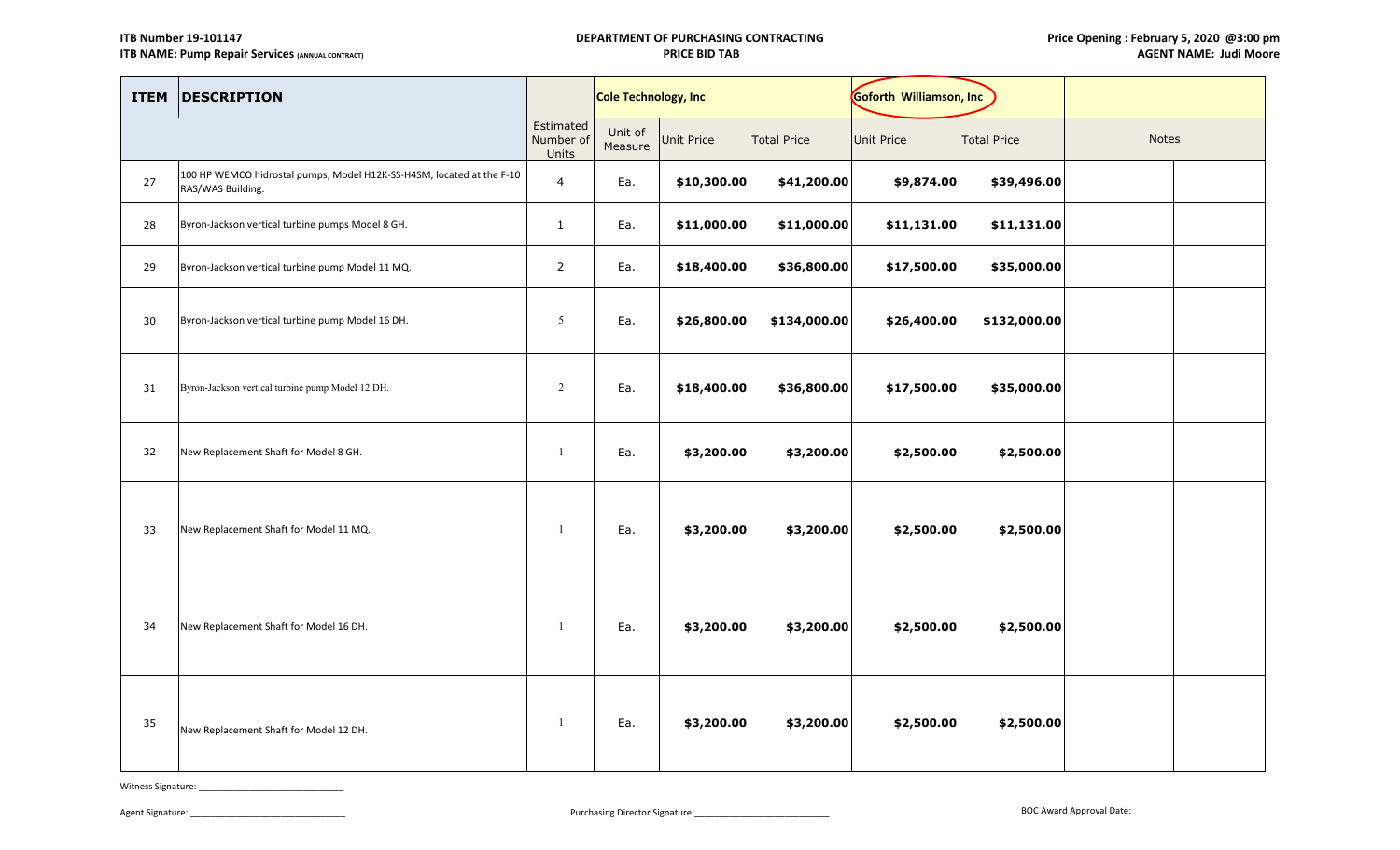| <b>ITEM</b> | <b>DESCRIPTION</b>                                                                                                                                                                                               |                                 | Cole Technology, Inc |             |                    | Goforth Williamson, Inc |                    |              |  |
|-------------|------------------------------------------------------------------------------------------------------------------------------------------------------------------------------------------------------------------|---------------------------------|----------------------|-------------|--------------------|-------------------------|--------------------|--------------|--|
|             |                                                                                                                                                                                                                  | Estimated<br>Number of<br>Units | Unit of<br>Measure   | Unit Price  | <b>Total Price</b> | <b>Unit Price</b>       | <b>Total Price</b> | <b>Notes</b> |  |
| 36          | WEMCO grit, Model 3X3 "C" torque flow horizontal sewage pump located at<br>the F-03 Headworks Building.                                                                                                          | 2                               | Ea.                  | \$3,900.00  | \$7,800.00         | \$3,810.00              | \$7,620.00         |              |  |
| 37          | 10 HP Lobe-Flo lobe pump, Model GP 503/PGC.                                                                                                                                                                      | 2                               | Ea.                  | \$19,900.00 | \$39,800.00        | \$22,270.00             | \$44,540.00        |              |  |
| 38          | Roots/Dresser Model WhispAir 1021-RAS-JV, blower, pressure lubricated<br>located at the Sludge Building.                                                                                                         | $\overline{4}$                  | Ea.                  | \$32,700.00 | \$130,800.00       | \$31,413.00             | \$125,652.00       |              |  |
| 39          | Roots/Dresser Model 624-RAM-J, blower, pressure lubricated.                                                                                                                                                      | 2                               | Ea.                  | \$10,700.00 | \$21,400.00        | \$10,076.00             | \$20,152.00        |              |  |
| 40          | WEMCO hidrostal screw centrifugal pump, Model E5K-H-E2W, Serial No.<br>01DW03231-01 and 02; Repair to include all bearings, seals, shafts, sleeves,<br>mechanical seals, gaskets, O-rings, impellers, and shims. | $\overline{4}$                  | Ea.                  | \$8,300.00  | \$33,200.00        | \$8,500.00              | \$34,000.00        |              |  |
| $41*$       | 1000 HP 24 MGD Peerless horizontal split case.                                                                                                                                                                   | 12                              | Ea.                  | \$46,200.00 | \$554,400.00       | \$46,500.00             | \$558,000.00       |              |  |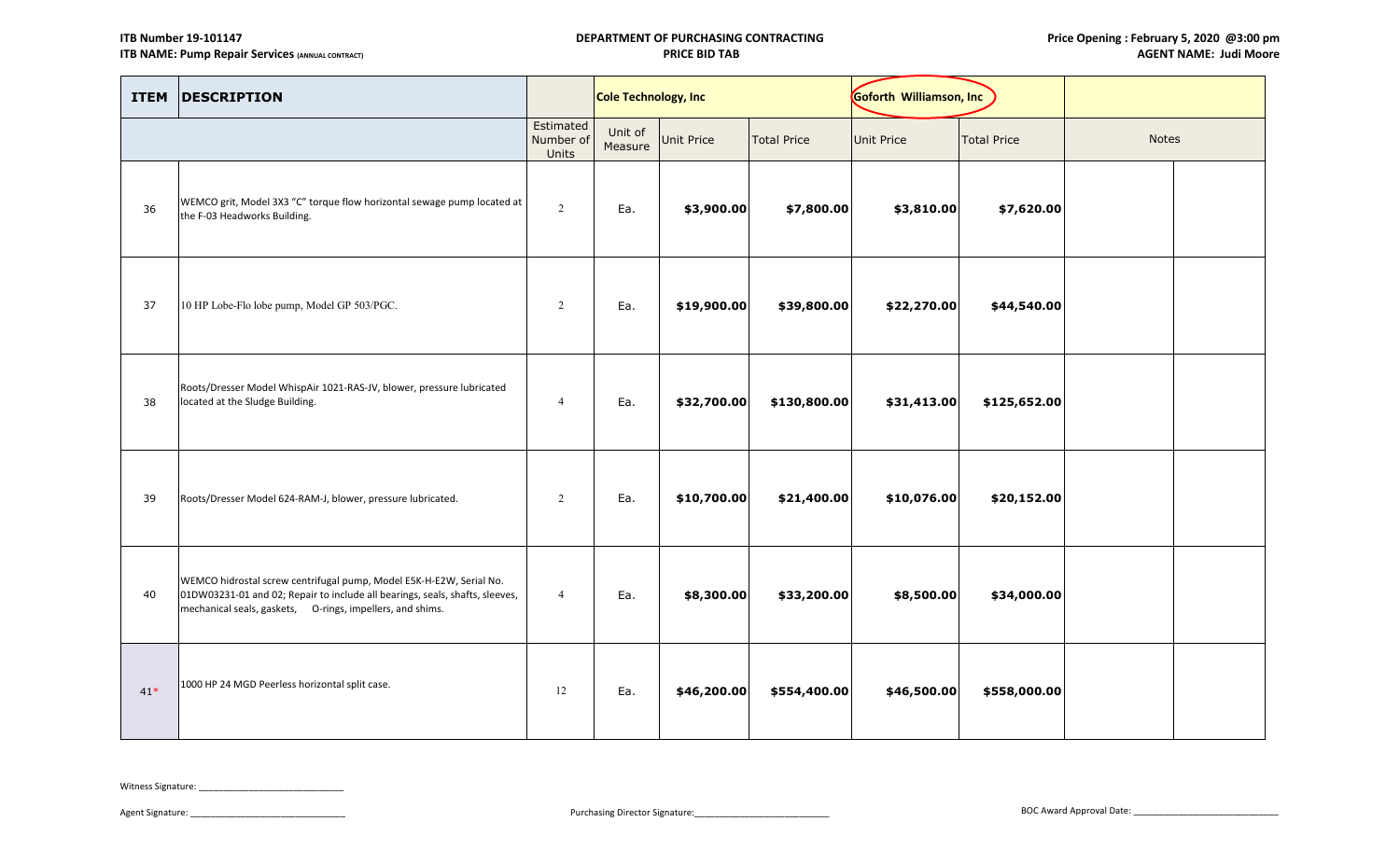## **DEPARTMENT OF PURCHASING CONTRACTING PRICE BID TAB**

| <b>ITEM</b> | <b>DESCRIPTION</b>                                                                                                                                                                                                                                                                                                                       |                                 | <b>Cole Technology, Inc</b> |             |                    | Goforth Williamson, Inc |                    |              |  |
|-------------|------------------------------------------------------------------------------------------------------------------------------------------------------------------------------------------------------------------------------------------------------------------------------------------------------------------------------------------|---------------------------------|-----------------------------|-------------|--------------------|-------------------------|--------------------|--------------|--|
|             |                                                                                                                                                                                                                                                                                                                                          | Estimated<br>Number of<br>Units | Unit of<br>Measure          | Unit Price  | <b>Total Price</b> | <b>Unit Price</b>       | <b>Total Price</b> | <b>Notes</b> |  |
| 42          | 300 HP 19 MGD Layne & Bowles vertical turbine pump.                                                                                                                                                                                                                                                                                      | 8                               | Ea.                         | \$37,300.00 | \$298,400.00       | \$3,800.00              | \$30,400.00        |              |  |
| 43          | 50 HP 5 MGD Layne & Bowles vertical turbine pump.                                                                                                                                                                                                                                                                                        | $\overline{4}$                  | Ea.                         | \$27,300.00 | \$109,200.00       | \$29,500.00             | \$118,000.00       |              |  |
| 44          | 60 MGD Goulds vertical turbine pump.                                                                                                                                                                                                                                                                                                     | $\overline{3}$                  | Ea.                         | \$88,000.00 | \$264,000.00       | \$85,000.00             | \$255,000.00       |              |  |
| 45          | 22 Submersible Flygt pumps ranging from 5-134-HP located at the following<br>lift stations<br>•Baranco (5-HP)<br>·Browns Mill (7.5 HP)<br>·Browns Mill 2 (5 HP)<br>·Norris Reserve (35 HP)<br>·Pennybrook (30 HP)<br>• River Vista (5 HP)<br>·Stone Mill 1 (134 HP)<br>·Stone Mill 2 (130 HP)<br>•Stoney Creek (75HP), Turnbury (7.5 HP) | 22                              | Ea.                         | \$2,200.00  | \$48,400.00        | \$4,000.00              | \$88,000.00        |              |  |
| 46          | 16 Submersible ABS pumps ranging from 40-295 HP located at the following<br>lift stations:<br>• Bearn Road (40 HP),<br>• Honey Creek (295 HP),<br>• Boney Creek B (47 HP)<br>· Ibhnson Creek (139 HP)<br>· Eithonia (248 HP)                                                                                                             | 16                              | Ea.                         | \$2,200.00  | \$35,200.00        | \$12,500.00             | \$200,000.00       |              |  |
| 47          | 2 Submersible Shin Mawa pumps locate at the following lift station Tucker<br>Library (7.5/3HP)                                                                                                                                                                                                                                           | 2                               | Ea.                         | \$2,200.00  | \$4,400.00         | \$3,000.00              | \$6,000.00         |              |  |

Witness Signature:

Agent Signature: \_\_\_\_\_\_\_\_\_\_\_\_\_\_\_\_\_\_\_\_\_\_\_\_\_\_\_\_\_\_\_ Purchasing Director Signature:\_\_\_\_\_\_\_\_\_\_\_\_\_\_\_\_\_\_\_\_\_\_\_\_\_\_\_ BOC Award Approval Date: \_\_\_\_\_\_\_\_\_\_\_\_\_\_\_\_\_\_\_\_\_\_\_\_\_\_\_\_\_ Judi Moore Digitally signed by Judi Moore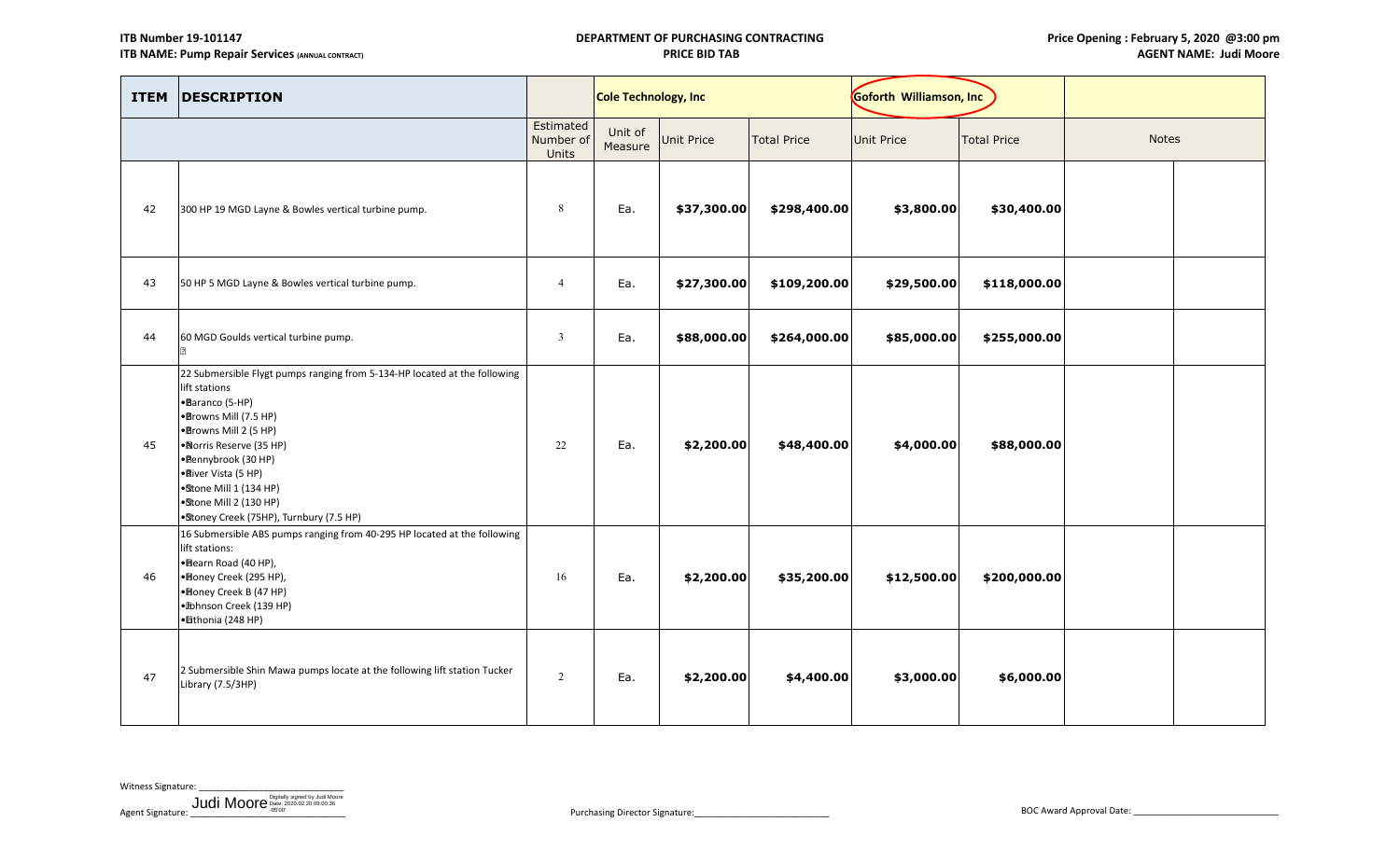## **DEPARTMENT OF PURCHASING CONTRACTING PRICE BID TAB**

| <b>ITEM</b> | <b>DESCRIPTION</b>                                                      |                                 | <b>Cole Technology, Inc</b> |            |                    | Goforth Williamson, Inc |                                         |  |       |  |
|-------------|-------------------------------------------------------------------------|---------------------------------|-----------------------------|------------|--------------------|-------------------------|-----------------------------------------|--|-------|--|
|             |                                                                         | Estimated<br>Number of<br>Units | Unit of<br>Measure          | Unit Price | <b>Total Price</b> |                         | <b>Total Price</b><br><b>Unit Price</b> |  | Notes |  |
| 48          | 4 Netzsch Nemo Pumps located at the Snapfinger plant Bunker Room (25hp) | $\overline{4}$                  | Ea.                         | \$2,200.00 | \$8,800.00         | \$4,000.00              | \$16,000.00                             |  |       |  |
| 49          | 3 Abel Pumps located at the Snapfinger plant Bunker Room (60hp)         | $\overline{\mathbf{3}}$         | Ea.                         | \$2,200.00 | \$6,600.00         | \$15,000.00             | \$45,000.00                             |  |       |  |
|             | RATES FOR MISCELLANEOUS SERVICES (SEE NOTES TO BIDDER)                  |                                 |                             |            |                    |                         |                                         |  |       |  |
| 50          | Regular time hourly labor rate for Pump Mechanic.                       | Per Hour                        |                             | \$69.25    |                    | \$45.00                 |                                         |  |       |  |
| 51          | Emergency hourly labor rate for Pump Mechanic.                          | Per Hour                        |                             |            | \$82.75            |                         | \$67.50                                 |  |       |  |
| 52          | Regular time hourly labor rate for Machinist.                           | Per Hour                        |                             | \$69.75    |                    | \$45.00                 |                                         |  |       |  |
| 53          | Emergency hourly labor rate for Machinist.                              | Per Hour                        |                             |            | \$85.75            |                         | \$67.50                                 |  |       |  |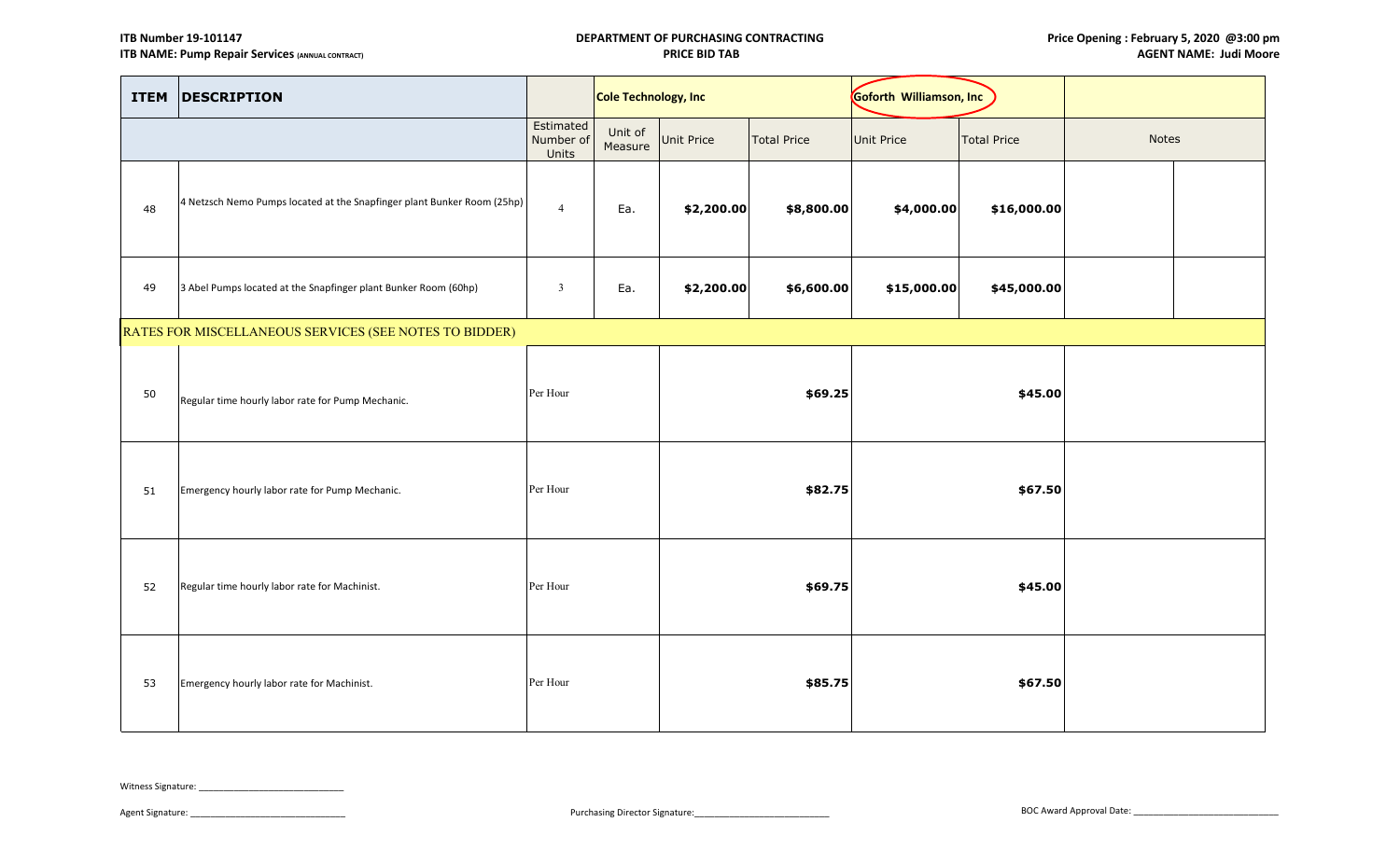| <b>ITEM</b>               | <b>DESCRIPTION</b>                                                                       |                                 | Cole Technology, Inc |                   |                                                                         | Goforth Williamson, Inc |                                         |              |
|---------------------------|------------------------------------------------------------------------------------------|---------------------------------|----------------------|-------------------|-------------------------------------------------------------------------|-------------------------|-----------------------------------------|--------------|
|                           |                                                                                          | Estimated<br>Number of<br>Units | Unit of<br>Measure   | <b>Unit Price</b> | <b>Total Price</b>                                                      | <b>Unit Price</b>       | <b>Total Price</b>                      | <b>Notes</b> |
| 54                        | Regular time hourly labor rate for Semi-skilled Assistant.                               | Per Hour                        |                      |                   | \$48.00                                                                 |                         | \$40.00                                 |              |
| 55                        | Emergency hourly labor rate for Semi-skilled Assistant.                                  | Per Hour                        |                      |                   | \$68.00                                                                 |                         | \$60.00                                 |              |
| 56                        | Hourly labor rate for services provided outside of contract. (discounted<br>hourly rate) | Per Hour                        |                      |                   | \$66.25                                                                 |                         | \$45.00                                 |              |
|                           |                                                                                          |                                 |                      |                   | Total reflected line 51 thru 56<br>\$487.25 - Cole Technolgy<br>Goforth |                         | Total sum on price sheet ws \$3,959,929 |              |
| $**$                      | <b>TOTAL</b>                                                                             |                                 |                      |                   | \$3,867,289.75                                                          |                         | $$3,686,440.00$ \$                      |              |
|                           | Number of Bids Received:                                                                 | $\overline{2}$                  |                      |                   |                                                                         |                         |                                         |              |
| <b>LSBE Participation</b> |                                                                                          | GFE                             | GFE                  |                   |                                                                         |                         |                                         |              |
|                           | Attendance at the Mandatory LSBE Meeting (Yes or No)                                     | Yes                             | Yes                  |                   |                                                                         |                         |                                         |              |
| <b>JSTIFICATION:</b>      | Bid Pricing in separate sealed envelope (Yes or No)                                      | Yes                             | Yes                  |                   |                                                                         |                         |                                         |              |

**\*\*TOTALS** The following errors in calculation of total amounts/totals were detected and re-calculated.

| .                                 |  |  |
|-----------------------------------|--|--|
| * Total reflected line 51 thru 56 |  |  |

calculated: \$3,686,440

#1 Line 5\*. numbers transposed: \$16,430 (on price schedue) Goforth Wms. #2 Line 8\*: incorrect calculation(\$11,000 on PS) Cole Tech. #3 Line 17\*: Multiply by 1 on PS-\$13,300)Cole Techn. \$487.25 - Cole Technolgy: after running a calculator tape total calculated: \$3,867,289.75 \*Total sum on price sheet ws \$3,959,929 Goforth; after running a calculator tape total

#4 Line 41\*: Missing a 0 in amount on price schedule: Goforth Wms.

Witness Signature: \_\_\_\_\_\_\_\_\_\_\_\_\_\_\_\_\_\_\_\_\_\_\_\_\_\_\_\_\_

Agent Signature: \_\_\_\_\_\_\_\_\_\_\_\_\_\_\_\_\_\_\_\_\_\_\_\_\_\_\_\_\_\_\_ Purchasing Director Signature:\_\_\_\_\_\_\_\_\_\_\_\_\_\_\_\_\_\_\_\_\_\_\_\_\_\_\_ BOC Award Approval Date: \_\_\_\_\_\_\_\_\_\_\_\_\_\_\_\_\_\_\_\_\_\_\_\_\_\_\_\_\_